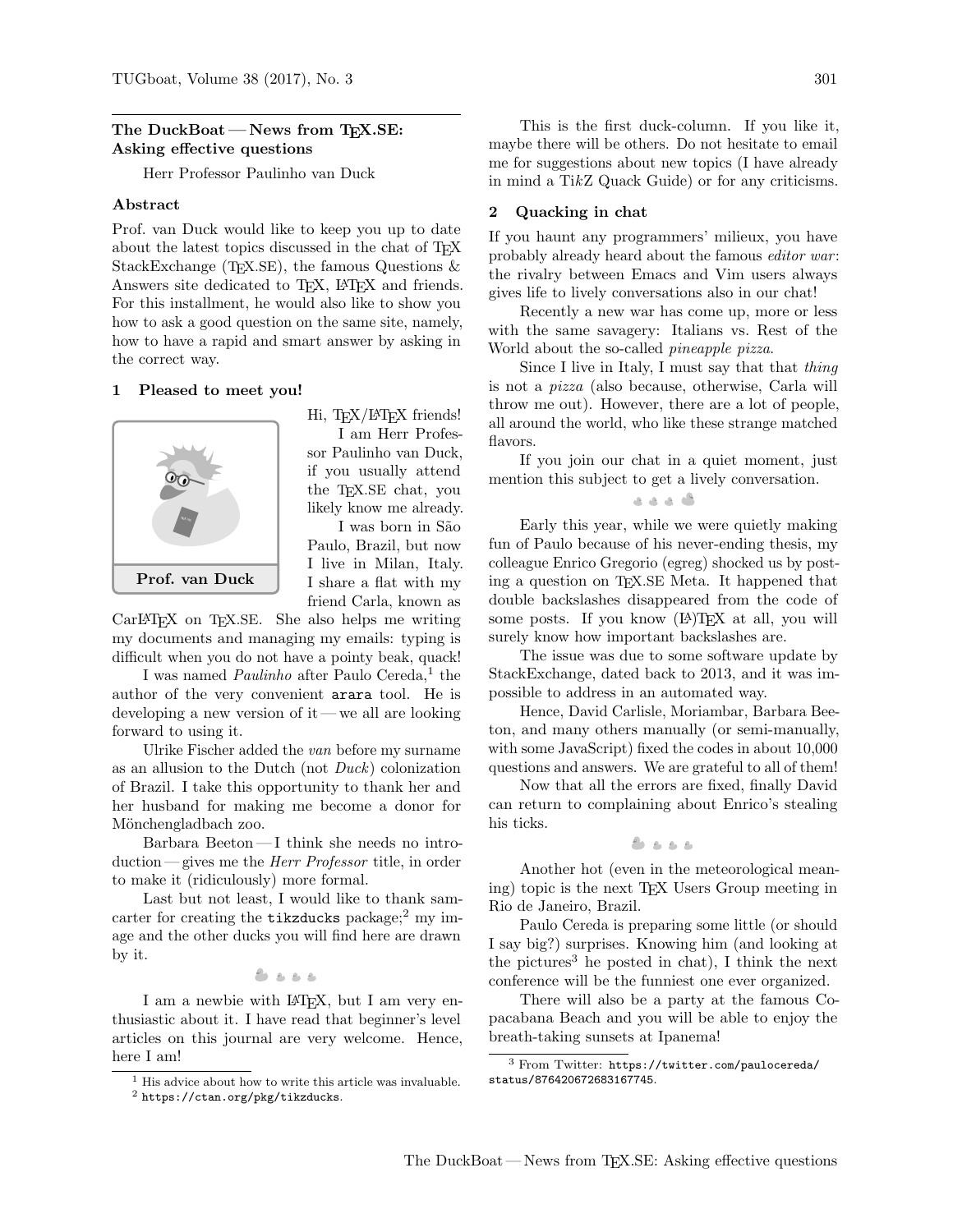

Figure 1: TEX Users Group Meeting 2018 in Brazil.

Therefore, prepare your bathing suit (if you have the *physique du rôle*, you can even dare a thong) and buy a flight to Brazil!

# 3 Quack Guide No. 1 Asking *effective* questions on T<sub>E</sub>X.SE

# 3.1 How you should not ask

Now and then, a question like the following appears on T<sub>E</sub>X.SE:



Its flaws are (or should be) obvious: a generic title, followed by a more or less complicated picture (or table or whatever) without either an explanation of the problem or a single line of code.

We call these questions just-do-it-for-me, because they do not show any effort by the OP (i.e. the Original Poster, in TEX.SE jargon). Please, never post such stuff, a little duck cries when he sees it!

Another type of bad question is something like:

# Why doesn't my code work?

My code worked till yesterday, but now it gives me an error. Why?

How can we answer that? Do you think we have a crystal ball? Or that we can read your mind? What is the error? Where is an example of your code?

0 د ه ه

On the contrary, a smart user always follows these guidelines:

#### Van Duck's rules

- 1. Read the package manuals.
- 2. Look at the log generated by the code.
- 3. Search on T<sub>EX</sub>.SE and, in general, on the Internet.
- 4. Add a minimal working example (MWE) to your question.

The last point deserves to be examined in depth. Only a very few questions do not need a minimal working example, which is to say, a complete (but as short as possible) document which reproduces your problem. For example, if you are asking how to set a feature of your editor, probably an MWE is useless. For all the other ones, it is indispensable!

Nevertheless, it often happens that it is not added, especially by newbies.

My in-depth study of this phenomenon has led me to state:

Van Duck's equation

$$
U_b = U_k + U_h + U_l
$$

where the users who ask a *bad* question without an MWE  $(U_b)$  are divided into three categories:

- $U_k$  = who *do not know* what an MWE is
- $U_h$  = who vaguely know what an MWE is but do not know how to create it in a correct way
- $U_l$  = who know what an MWE is but are too lazy to add it.

Needless to say, we are particularly annoyed by the last type. For the rest of us, I hope this duck-column may be useful.

$$
c_1, c_2, c_3
$$

On TEX.SE there are a lot of pages which can help you with the asking process (see Table [1\)](#page-2-0). I will try to sum them up very briefly in the next subsections. I would also like to suggest to you some little tricks, probably unknown by beginners.

#### 3.2 What you should do before asking

One of the pluses of T<sub>EX</sub>  $\&$  Co. is the abundant documentation — take advantage of it.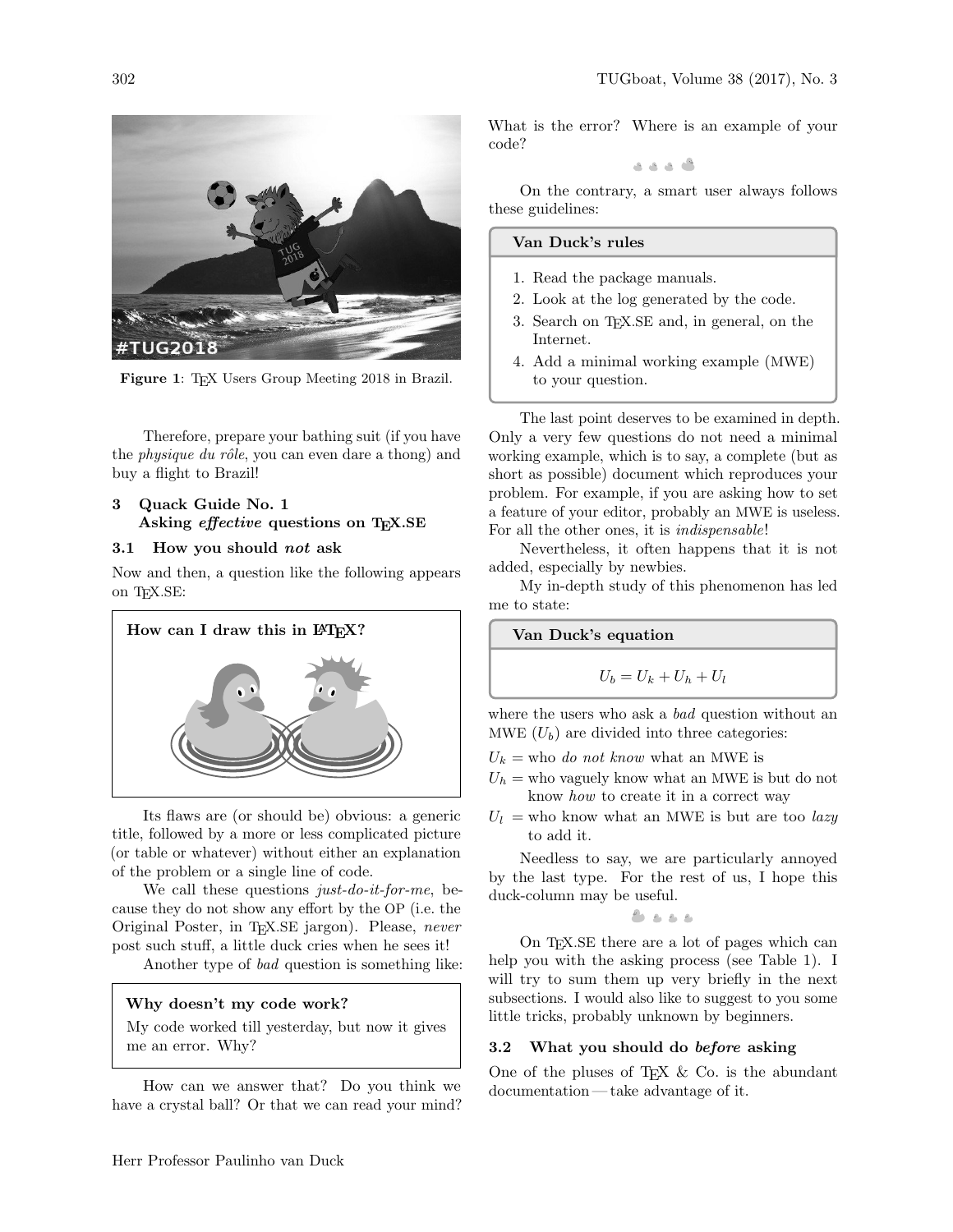<span id="page-2-2"></span><span id="page-2-1"></span><span id="page-2-0"></span>

| No. | URL.                                  | Description                                                         |
|-----|---------------------------------------|---------------------------------------------------------------------|
| 1.  | tex.meta.stackexchange.com/q/1436     | Starter guide                                                       |
| 2.  | tex.stackexchange.com/q/162           | List of online resources about TFX, L <sup>A</sup> TFX and friends  |
| 3.  | tex.stackexchange.com/help/searching  | How to search within T <sub>F</sub> X.SE                            |
| 4.  | tex.stackexchange.com/help/how-to-ask | How to ask a good question                                          |
| 5.  | tex.meta.stackexchange.com/q/228      | What a minimal working example (MWE) is                             |
| 6.  | tex.meta.stackexchange.com/q/4407     | How to create a minimal working example with bibliography<br>(MWEB) |
|     | tex.meta.stackexchange.com/q/1852     | How to accept an answer                                             |

Table 1: Useful TEX.SE pages concerning the asking-a-question process

<span id="page-2-5"></span><span id="page-2-4"></span><span id="page-2-3"></span>I know that reading the package manuals could be boring, sometimes even impossible. (I think nobody on earth has read all of the more than 1,000 pages of the TikZ  $&$  PGF manual!)

However, information such as incompatibilities or cautions in loading the package before/after others is usually written at the beginning. A rapid look at the documentation is mandatory!

In part I of the TikZ manual, for example, there is an excellent tutorial. Reading it is enough to start using this monster package.

گ د د د

Another fundamental tool is the log, first of all in the case of errors.

OK, TEX error descriptions are not the ultimate in clarity. A beginner is usually astonished when s/he discovers that Undefined control sequence merely means that a command is misspelled or the package it belongs to is not loaded.

However, if you search for those mysterious error messages on the Internet, almost always you find the solution or, at least, you understand what they mean.

In the log, there is also the position where the problem was detected, which (almost always) corresponds to the line of the wrong instruction.

Eventually, remember that the most important error is the first one; the others may be a consequence of that one.

But I don't want to teach you how to debug your code, there is already a gorgeous article by Barbara Beeton about it (TUGboat 38:2, p. 159, <tug.org/TUGboat/tb38-2/tb119beet.pdf>).

Instead, I would like to show you an effective command: \listfiles. It writes on your log the versions of all the packages you are using. It is useful in cases like: Why does this code work on my friend's computer but not on mine? or Why does it work on ShareL<sup>AT</sup>FX but not on Overleaf? Simply because there are different package versions. Many problems could be solved merely by updating your TEX distribution.

To see how it works, run this simple document:

```
\listfiles
\documentclass{article}
\usepackage{tikzducks}
\begin{document}
  \begin{tikzpicture}
    \duck
  \end{tikzpicture}
\end{document}
```
Then, in your log, within

\*File List\* ... \*\*\*\*\*\*\*\*\*\*\*

you will find many packages listed, with their version besides. Note that, in my example, I have loaded only tikzducks but the log shows all the packages loaded by tikzducks itself.

It allows you to avoid loading packages twice, unless you need to load them with a particular option, and it is also useful to detect hidden incompatibility.

 $8.5.5.6$ 

Another huge source of information is the Internet. If you have a problem, it is very likely that someone else had the same problem before; search with your browser, an answer will probably appear. This may seem trivial, but I assure you that many times I've seen questions on TEX.SE which could have been rapidly solved that way, quack!

However, pay attention: like everything you find on the Internet, some information could be incorrect or obsolete. For instance, \rm in math has been deprecated for more than twenty years (you should use \mathrm instead) but it appears here and there on the net. Look at a couple of online resources before deciding to use anything. A list of reliable ones can be found in the post indicated in Table [1,](#page-2-0) No. [2.](#page-2-1)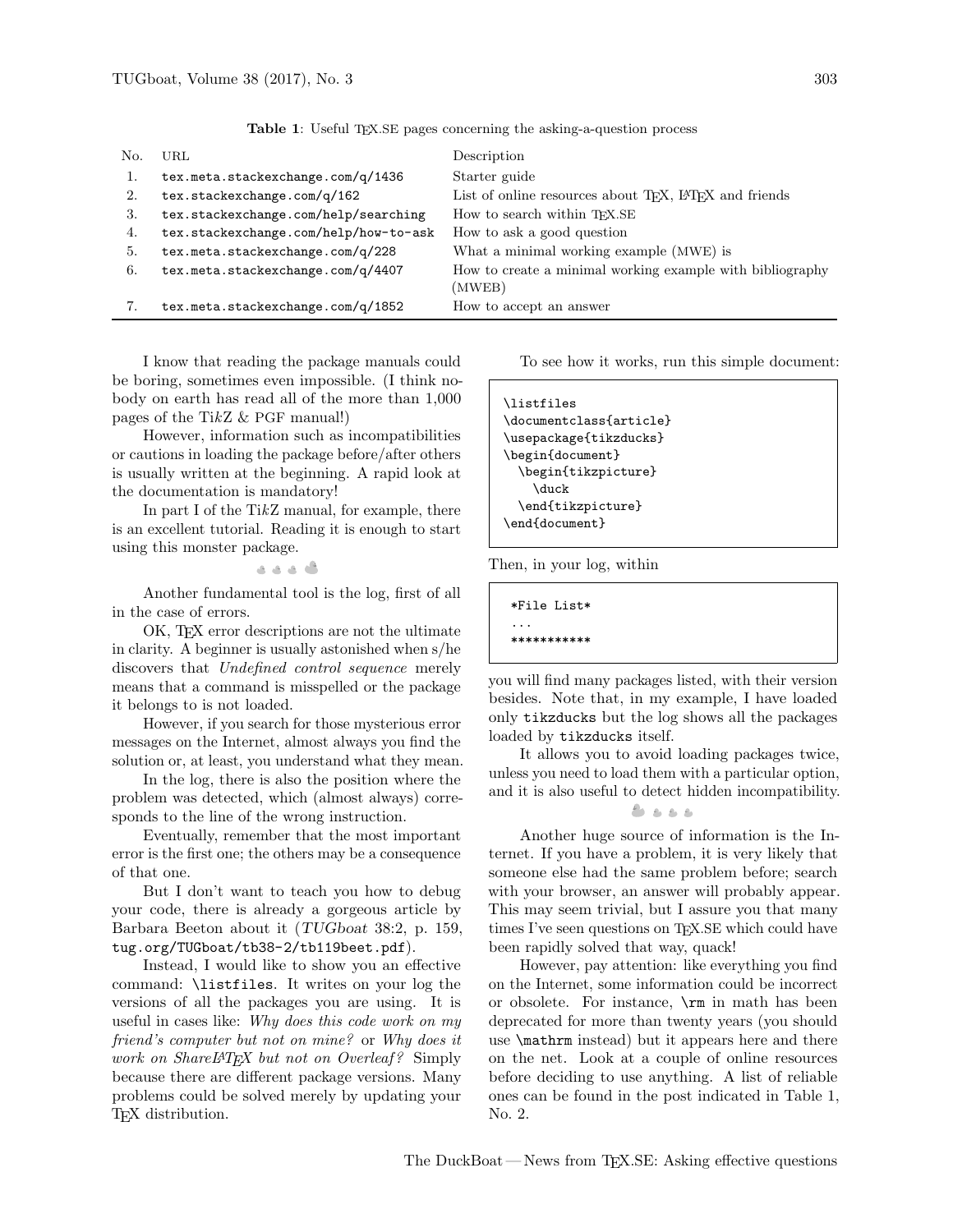You can also directly use the search field on the top right of TEX.SE main site home page (see Table [1,](#page-2-0) No. [3\)](#page-2-2). Again, this may seem trivial, but every day we close questions because they are a duplicate of other ones!

#### 3.3 How you should ask

If all your searching was fruitless, let us see how to ask a question.

First of all the title: be specific! Do not write things like How can I do this in  $\mu^2 \to Y$  or Why doesn't my code work? Many users read the questions only if they think (looking at the title) that they could answer. If your title is generic or unclear, you may miss the chance of having a prompt answer. Moreover, future users with the same problem as yours will not be able to easily find your post.

Second, in the body of your question give all the details needed to understand your problem. Don't put only the code or, even worse, only an image.

Third, for questions which need it (I dare say about  $99.9\%$  of the total on T<sub>EX</sub>.SE, add the most important thing: the MWE. Let us rapidly see the essential steps to follow to create it (for more details see Table [1,](#page-2-0) Nos. [5](#page-2-3) and [6\)](#page-2-4).

. . . .

Do not forget your \documentclass. It is important to indicate it, even if you are asking something about a tikzpicture or a math expression. Many things can change if you are using beamer instead of article, for example.

Then, the packages: list all the packages needed to reproduce your problem, and only those, do not be verbose!

The same for your code. Put it within

| \begin{document}           |  |  |
|----------------------------|--|--|
| $\cdots$<br>\end{document} |  |  |

and add all and only the lines strictly necessary to reproduce your problem. Do not post only code snippets.

Remember to test your MWE before adding it to your question! You have to be sure it works or, if it does not work, it gives the same error you are struggling with.

It is useful not only for the ones who would like to answer but — believe me — also for you. I do not know how many times, while I was building my MWE, I found the solution by myself!

There are also many packages which help you to create an MWE.

For instance,  $\text{Lipsum}^4$  $\text{Lipsum}^4$  and  $\text{blinetext}^5$  $\text{blinetext}^5$  help you to produce some text with no meaning, just to fill your pages, preserving your privacy or copyright. graphic $x^6$  $x^6$  allows you to use some example images. There is also an  $mwe^7$  $mwe^7$  package — guess what it is for!

Moreover, a testing-purpose one is showframe,<sup>[8](#page-3-4)</sup> which shows a simple diagram of the page layout. It is handy for detecting the infamous  $\text{Overfull }\& \text{hbox}$ and for refining alignment in general. You have just to load it in your preamble and compile.

For example, this code gives an Overfull \hbox:

| \documentclass{book}<br>\usepackage{showframe}<br>\usepackage{mwe}<br>\begin{document}<br>\blindtext |
|------------------------------------------------------------------------------------------------------|
| \includegraphics[width=\linewidth]{%<br>$example$ -image-a $\}$                                      |
| \blindtext<br>\end{document}                                                                         |

If you run it, you will get the output shown in Figure [2.](#page-4-0) As you can see, the indentation error is clearly visible.

5555

If your problem concerns bibliographies, you should also include your .bib file in your MWEB (minimal working example with bibliography). Of course, you do not have to include the complete file, but only the bibitems which cause your trouble.

The best practice is to create an MWEB with your .bib file embedded (in this way, people who would like to help you just have to cut and paste your code and compile it, and thus increase the probability of getting a quick answer).

The filecontents\* environment<sup>[9](#page-3-5)</sup> is your friend in building such an MWEB.

It is also preferable, instead of inventing a new name for your test. bib file, to use \jobname.bib. This automatically uses the same name as the .tex file, changing only the suffix.

Here is a simple scheme you could follow:

<span id="page-3-1"></span><sup>5</sup> <https://ctan.org/pkg/blindtext>.

<span id="page-3-2"></span> $^6$  <https://ctan.org/pkg/graphicx>.

<span id="page-3-3"></span><sup>7</sup> <https://ctan.org/pkg/mwe>.

<span id="page-3-0"></span> $^4$ <https://ctan.org/pkg/lipsum>.

<span id="page-3-5"></span><span id="page-3-4"></span><sup>8</sup> <https://ctan.org/pkg/showframe>.

<sup>9</sup> There is also a filecontents package, [https://ctan.](https://ctan.org/pkg/filecontents) [org/pkg/filecontents](https://ctan.org/pkg/filecontents).